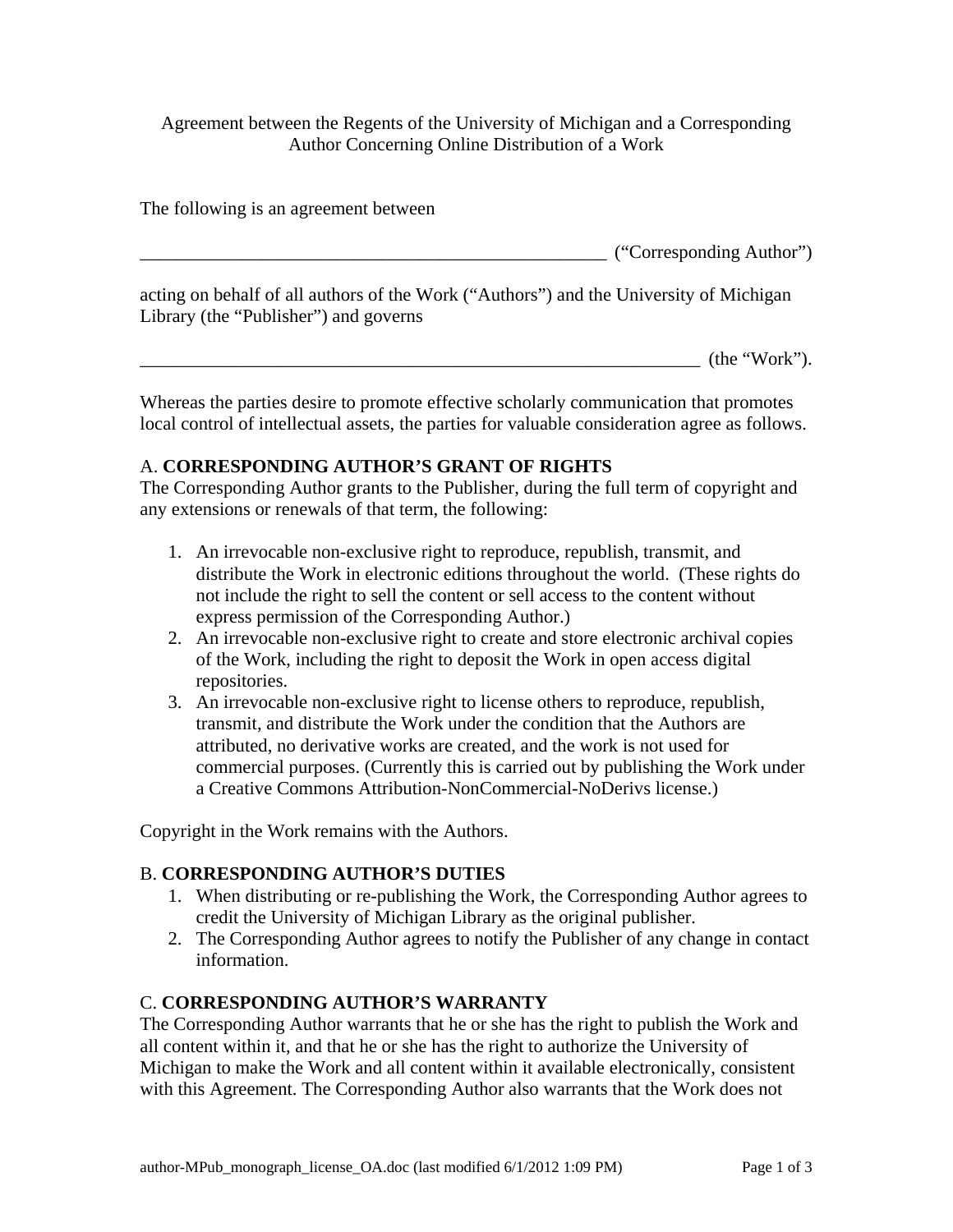violate or infringe the law or the rights of any third party and, specifically, that the Work contains no matter that is defamatory or that infringes any literary or proprietary rights, intellectual property rights, or any rights of privacy. The Corresponding Author also warrants that he or she has the full power to make this agreement, and if the Work was prepared jointly, the Corresponding Author agrees to inform the Authors of the terms of this Agreement and to obtain their written permission to sign on their behalf. The Corresponding Author agrees to hold the Journal harmless from any breach of the aforestated representations.

## D. **PUBLISHER'S DUTIES**

In consideration of the Corresponding Author's grant of rights, the Publisher agrees to publish the Work, attributing the Work to the Authors.

## E. **ENTIRE AGREEMENT**

This Agreement reflects the entire understanding of the parties. This Agreement may be amended only in writing by an addendum signed by the parties. Amendments are incorporated by reference to this Agreement.

## ACCEPTED AND AGREED BY THE CORRESPONDING AUTHORS ON BEHALF OF ALL AUTHORS CONTRIBUTING TO THIS WORK:

| Corresponding Author:<br>Jate <sup>.</sup> |
|--------------------------------------------|
|--------------------------------------------|

Approved for the Regents of the University of Michigan by

Date:

 John Wilkin Associate University Librarian for Publishing University of Michigan